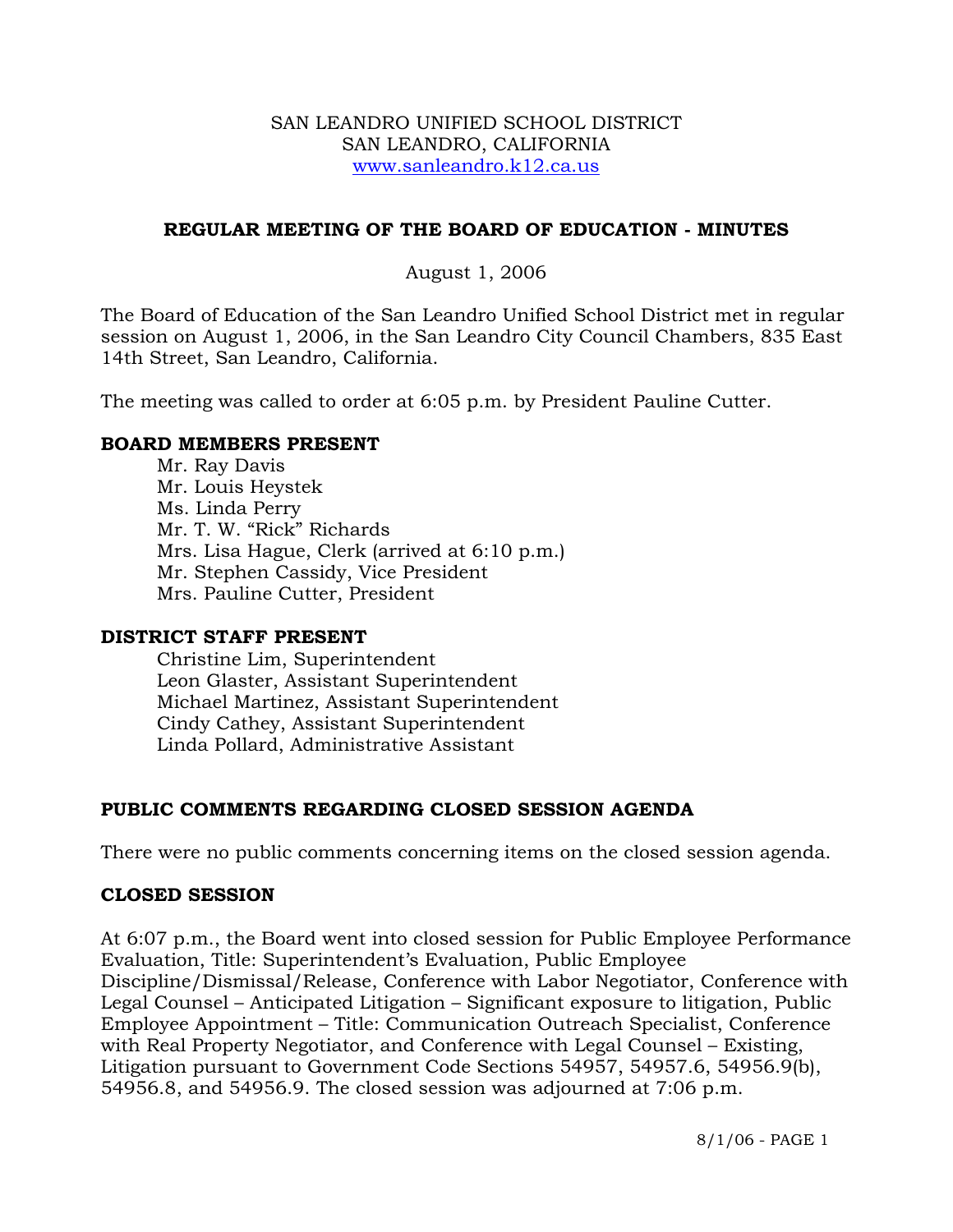The Board returned to open session at 7:10 p.m. with the Pledge of Allegiance to the Flag. President Cutter said the Board had been in closed session and the following action was taken:

• On a motion by Mr. Davis and seconded by Mrs. Hague, the Board appointed Robin Michel as Communications Outreach Specialist, beginning August 14, 2006, by a 7-0 vote.

President Cutter also announced that the Board would be returning to closed session for Public Employee Performance, Title: Superintendent's Evaluation, following the meeting.

# **APPROVAL OF AGENDA**

On a motion made by Ms. Perry and seconded by Mr. Richards, the Board approved the agenda for the regular meeting of August 1, 2006, by a 7-0 vote.

## **PRESENTATIONS**

\* Wendy Ponder, Assistant Director of Categorical Programs, presented information related to the District's programs for English Learners.

 Key changes in the District's English Learner (EL) Master plan that Ms. Ponder highlighted included raising parent involvement to the number one priority, and in addition to their continuing responsibilities, the District English Language Advisory Committee (DELAC) parents would also be playing an advisory role with regards to District and site accountability, school by school needs assessment and No Child Left Behind teacher and para educator compliance. Also, districts would now to be required to provide high quality professional development with sufficient intensity and duration that would have a positive and lasting impact on teacher performance in the classroom.

 Ms. Ponder noted that the District would be conducting an EL Master Plan self review and update in 2006-2007 to ensure that the District's plan was aligned with new state and federal requirements, at which time she would be bringing back the completed plan to the Board.

During the 2005-2006 school year a Biliteracy Task Force was formed to define the District's biliteracy program by working collaboratively and collegially reviewing current research around bilingual education, and looking at biliteracy plans created by teachers in the San Francisco and West Contra Costa Unified School Districts. What emerged was a Biliteracy Plan that included a set of goals and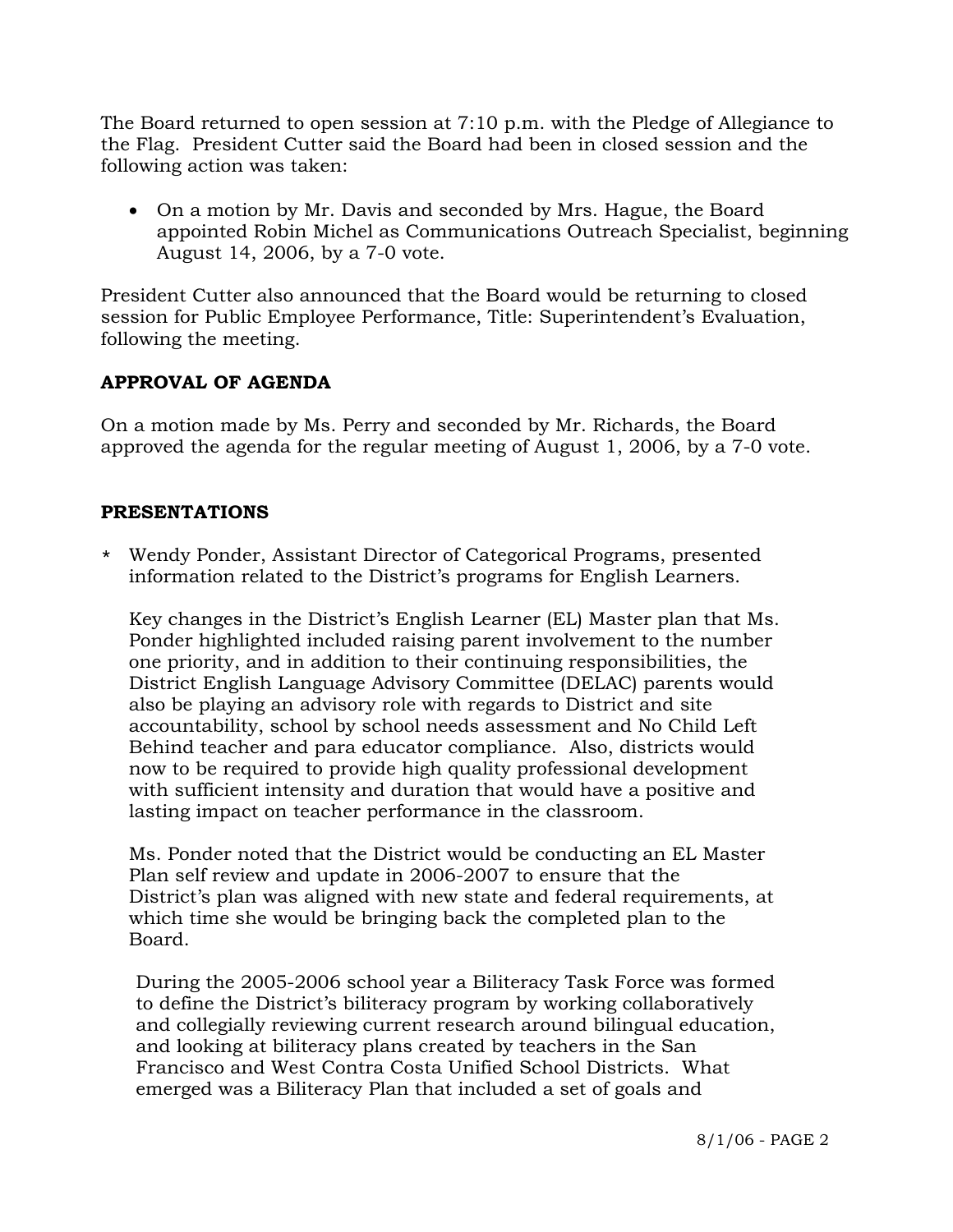agreements that would meet the program goals of biliteracy by the end of 5th grade, improve district-wide bilingual student achievement in English Language Arts, and define the amount time and specific skills learned in grades K-3 with regards to Spanish Language Arts, English Language Development (ELD), and English Language Arts (ELA). It was also agreed that each grade level, K-3, would be responsible for introducing grade level literacy in English and Spanish so that students would achieve grade-level competency in both languages by  $3<sup>rd</sup>$  grade, thus easing the burden on the third grade teachers with regards to transitioning from Spanish to English. In addition, K-3 Bilteracy binders that included an overview of ELA skills, new pacing calendars for the three separate subject areas were created over the summer, as well as purchasing essential materials from the English reading adoption.

 Ms. Ponder stated that the Task Force would continue to meet and review the final versions of the pacing calendars and disburse the materials at ELAC and DELAC meetings, giving parents an opportunity to provide input, as well as to the K-3 bilingual teachers at each site, who will be piloting the plan in 2006-2007, for their input.

In addition, Ms. Ponder said that should the three schools, Jefferson, Washington, and Wilson, agree to the current goal of biliteracy through 5th grade, a grade 4-5 Biliteracy Task Force would be created to address accountability implications for/from the California Standards Test in Spanish (Math and Language Arts, the need to increase academic vocabulary in Spanish for all grades, especially in 4th-5th, and more coherence and policy around student/teacher ratios.

Mr. Cassidy said that he was looking forward to seeing the data with regards to students achieving literacy by the end of 5th grade.

Ms. Perry shared that she had the pleasure of attending most of the DELAC meetings this past year and complimented Ms. Ponder for bringing out the community and making DELAC a very effective body, where participation at almost every school, particularly the high school, had increased. She encouraged fellow Board members to try and attend at least one of those meetings during the year.

## **ACTION ITEMS**

### General Services

1.1-A Resolution #06-33, San Leandro Unified School District School Facility Improvement Bond November 7, 2006

Ruth Alahydoian from Kelling, Northcross & Nobriga congratulated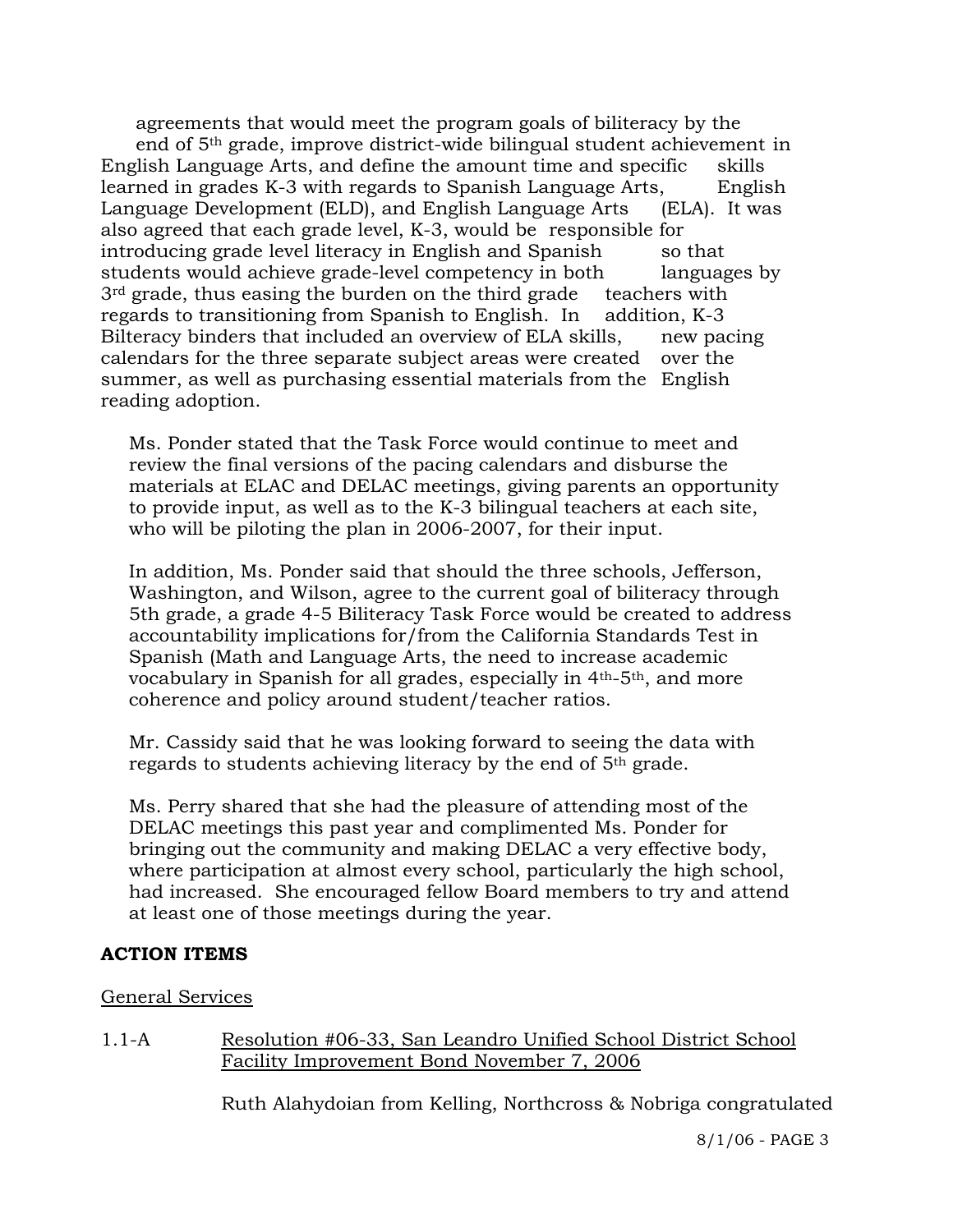the Board for the progress made in developing a bond measure for San Leandro Unified and reaching a consensus on projects to be funded.

She explained that based on feedback from the July 18, 2006, Board meeting and her review of every assumption in her tax model to find an optimum authorization amount, assuming a 30-year repayment term for the last series, would increase the authorization amount by \$5.5 million, allowing the Board to included the full amount needed to paint walls and to modernize the industrial arts building, leaving a cushion for cost escalation.

It was her recommendation that the District issue the bond in four series, with the 30-year potential repayment term for the last series, increasing the total authorization amount to \$109 million at a tax rate of \$39 per \$100,000 assessed value, with an Assessed Value (AV) growth of 5% for the first fifteen years, and 4% thereafter. She also provided the Board with a revised tax rate and a draft "Tax Rate Statement" that should be submitted with the resolution to the County.

Board members raised questions regarding the fluctuation of the interest rate and the issuance schedule. Ms. Alahydoian explained that the interest rate would be set at the time the bond was issued, at which time the repayment term would be restructured to try and stay within the \$39 tax rate; however, the one variable that couldn't be controlled was the AV growth, adding that the 30-year repayment extension was only beneficial in the last series.

The Board thanked Ms. Alahydoian for her dedication and professionalism to this project.

Superintendent Lim distributed a revised conceptual cost estimate based on the Ms. Alahydoin's recommendation, explaining that staff was recommending that the original allocation of \$4.8 million (\$.9 million increase) for painting and \$3.0 million (\$1.5 million increase) for renovation of the industrial arts building, which were reduced at the July 18 Board meeting, be restored, based on Board consensus, along with an additional \$.6 million towards modernization of the vacant multimedia (SLAM) area, leaving \$2.5 million as a financial safeguard for cost escalation and/or potential state matching funds for a total adjusted bond amount of \$109 million.

### **PUBLIC COMMENT**

• Dan Walters pledged support on behalf of the San Leandro Chamber of Commerce, encouraging the Board to not only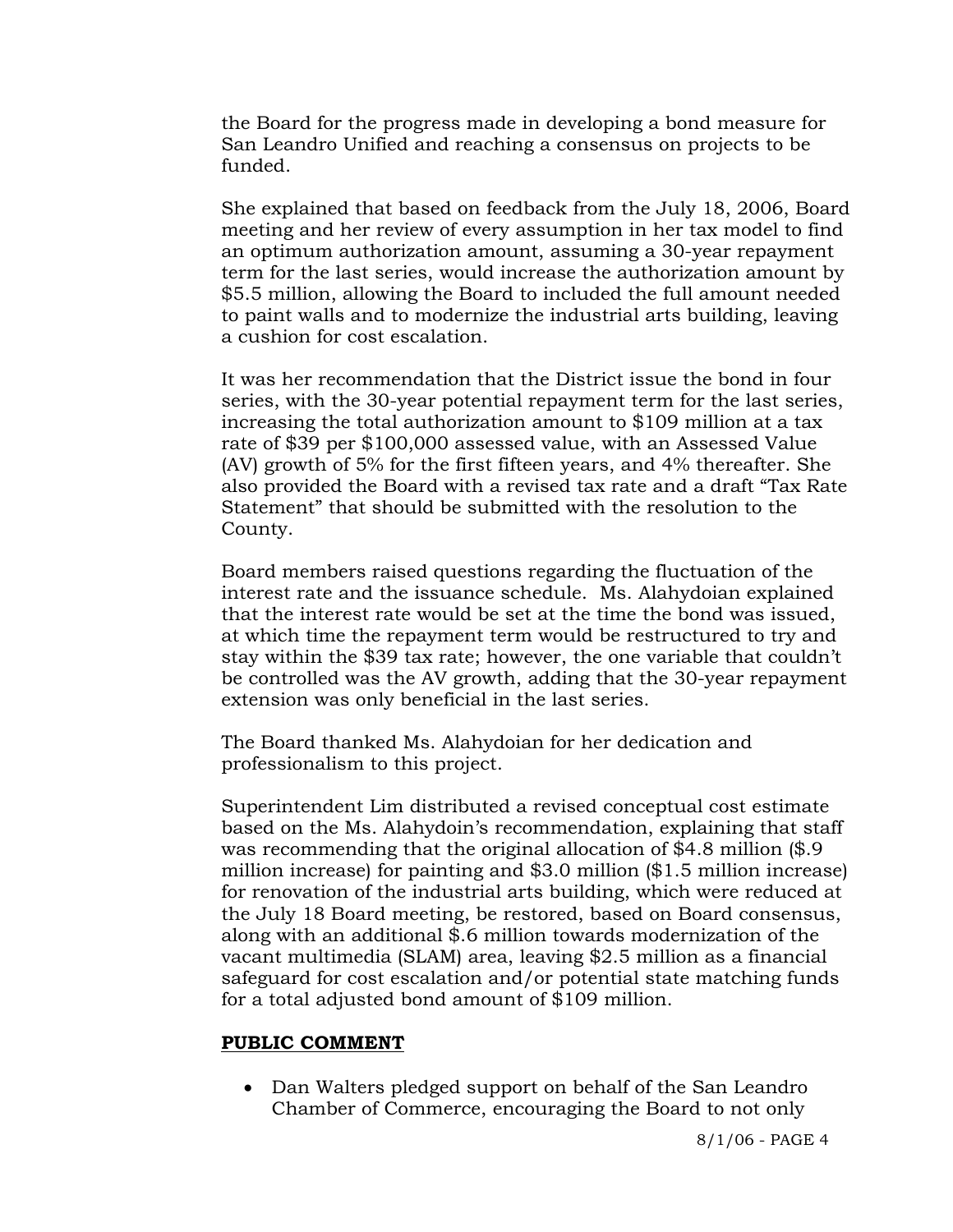pass the resolution but look towards the Chamber for assistance in getting the votes needed to make this a reality for our schools.

- Tom Silva of the Rental Housing Owners Association (RHOA) though very encouraged, cautioned the Board that many of the voters who turn out for the November general election likely would be different from those who participated in the April special election, with many of them not having children in the school district. He encouraged the District to do what it takes to get the word out to the voters, focusing on, "If they don't have kids in San Leandro schools, what is in it for them?" He offered the support of the RHOA, adding that they would do what they could to help make this a reality and looked forward to "congratulating ourselves on November 7 for a hard fought victory."
- Gerald Shovlin also was very supportive of this bond, stating that by anticipating those arguments against the bond, we would be successful.

The Board shared accolades for one another and expressed their appreciation to the consultants of Harris and Associates, WLC Architects; to District staff Cindy Cathey, Leon Glaster, Mike Martinez, and to the leadership of Superintendent Lim in this endeavor. They also thanked community members Dan Walters and the San Leandro Chamber of Commerce, and Tom Silva and RHOA for their involvement, engagement, and feedback in the process, adding that this bond would address the facilities needs and enable us to "imagine a better San Leandro school district."

On a motion made by Trustee Heystek, and seconded by Trustees Cassidy, Cutter, Davis, Hague, Perry, and Richards, the Board adopted Resolution #06-33, San Leandro Unified School District School Facility Improvement Bond November 7, 2006, with the revised conceptual cost estimate and authorization amount of \$109 million by a 7-0 vote.

## **PUBLIC TESTIMONY ON NON-AGENDA ITEMS**

Lou Filipovich interrupted the meeting, declining to fill out a yellow speaker card, making statements that the District had not followed the proper procedure by not holding a public hearing prior to voting on the bond.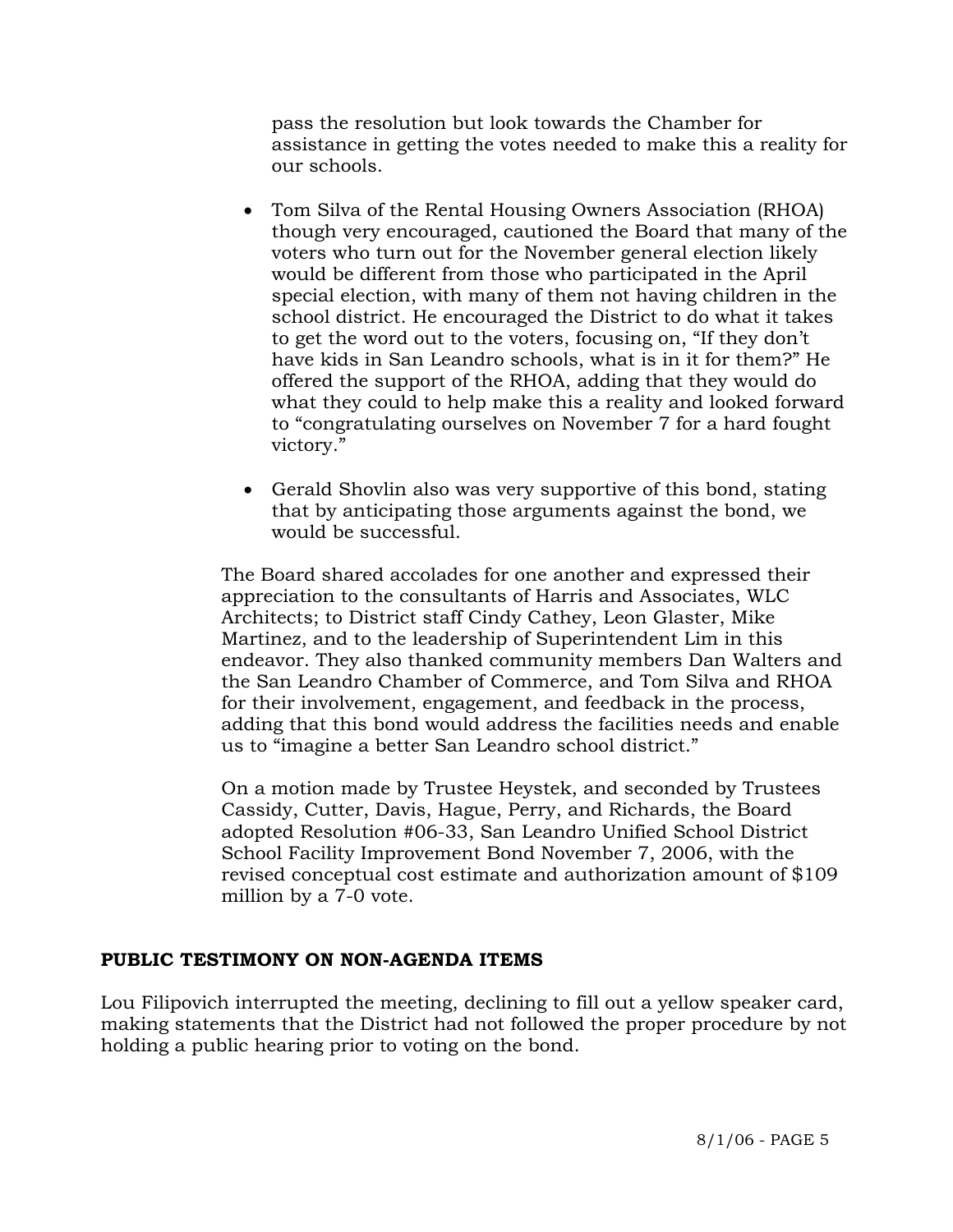## **REPORTS**

- 1) Correspondence No report. It will be included with the report on August 15.
- 2) Superintendent's Report Superintendent Chris Lim thanked the Board and staff for their professionalism, consensus, and process, with President Cutter specifically thanking Steve Speyer, Senior Project Manager, and Kurt Weidmann, Senior Construction Manager, from Harris & Associates for their diligent work in this process.
- 3) Board Committee Reports
	- Communication Mr. Cassidy reported that they met on July 31and discussed the District's website and reviewing contract options for hiring a contractor to update and revise the website. No decisions were made but hoped to have a recommendation to the Board soon.

Responding to Mr. Filipovich's outburst regarding a public hearing for the bond, and at the request of Superintendent Lim, attorney Bill Madison from Jones Halls stated that a public hearing was not required as the District was simply making a policy decision to present this matter to the voters and that the required posting of the agenda of this public meeting was the only notice necessary, confirming that the meeting was conducted properly and there was no need to open and close a public hearing.

## **CONSENT ITEMS**

Human Resources

- 2.1-C Acceptance of Personnel Report
- 2.2-C Renewal of Student Teaching Agreements

Business, Operations, and Facilities

4.1-C Award of Contract for Window Replacement, Madison Elementary Repair Phase II

On a motion made by Mr. Davis and seconded by Mr. Richards, the Board approved the consent items by a 7-0 vote.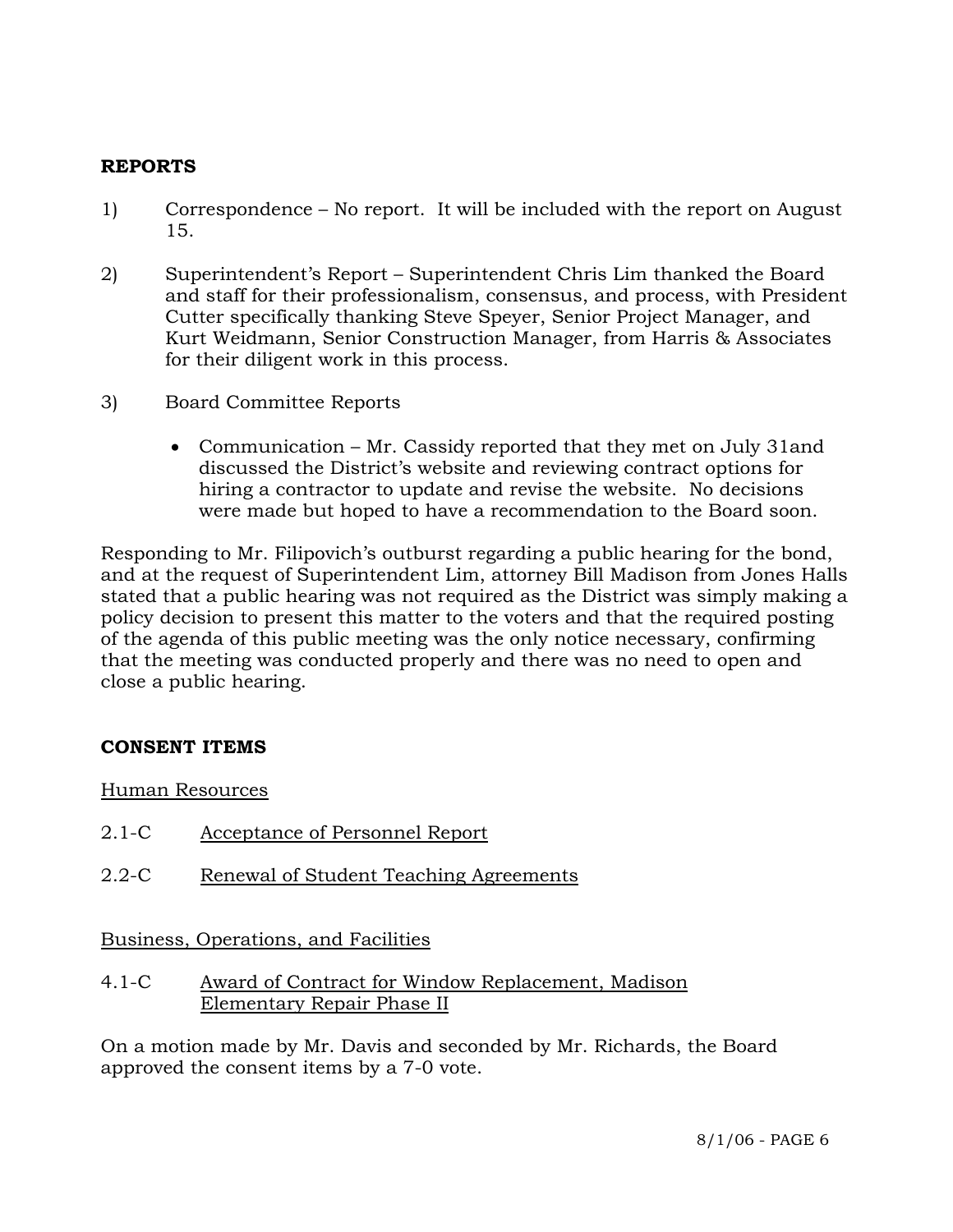# **ADDITIONAL SUGGESTIONS AND COMMENTS FROM BOARD MEMBERS**

- Mr. Davis advised the Board and Cabinet that he would need to reschedule the August 11 celebration, and would get back to them with another date.
- Ms. Perry alerted the Board that AB 1381, "Mayorial Control of the Los Angeles Unified School District's Elected School Board", would be moving forward to the Senate Appropriation Committee, August 7 and suggested that the Advocacy Committee or individual Board members consider sending letters. Responding to a suggestion made by Ms. Perry, it was the consensus of the Board to begin looking at project labor agreements and their usefulness to the District, now that the District was moving forward with the Bond.
- Mrs. Hague reported that she attended the very successful summer music program presentation at Bancroft Middle School, along with Ms. Perry, and was looking forward to next year.
- Mrs. Cutter announced that ROP would be meeting on Thursday, August 3 at 5 p.m. in Hayward, noting that she had a copy of the agenda for those interested in attending. She also raised the issue of revisiting the Board policy regarding reimbursement for missed meetings and the need for further definition of "hardship", explaining that she was unable to attend the special meeting on July 20 due to the fact that she had already purchased non-refundable tickets for an event. It was the consensus of the Board for the Policy Committee to re-examine the policy, so that further discussion could be allowed in open session.

 Ms. Perry reiterated that it was the intent of the Policy Committee when the policy was previously reviewed that the request would be up to the discretion of the individual Board member, with each case being reviewed on an individual bases, thus providing flexibility.

• Mrs. Cutter asked that the meeting be adjourned in honor of Shari Silva a very active District parent, with children at Washington Elementary and Bancroft Middle Schools, who recently passed away from breast cancer.

The Board adjourned into closed session 8:15 p.m.